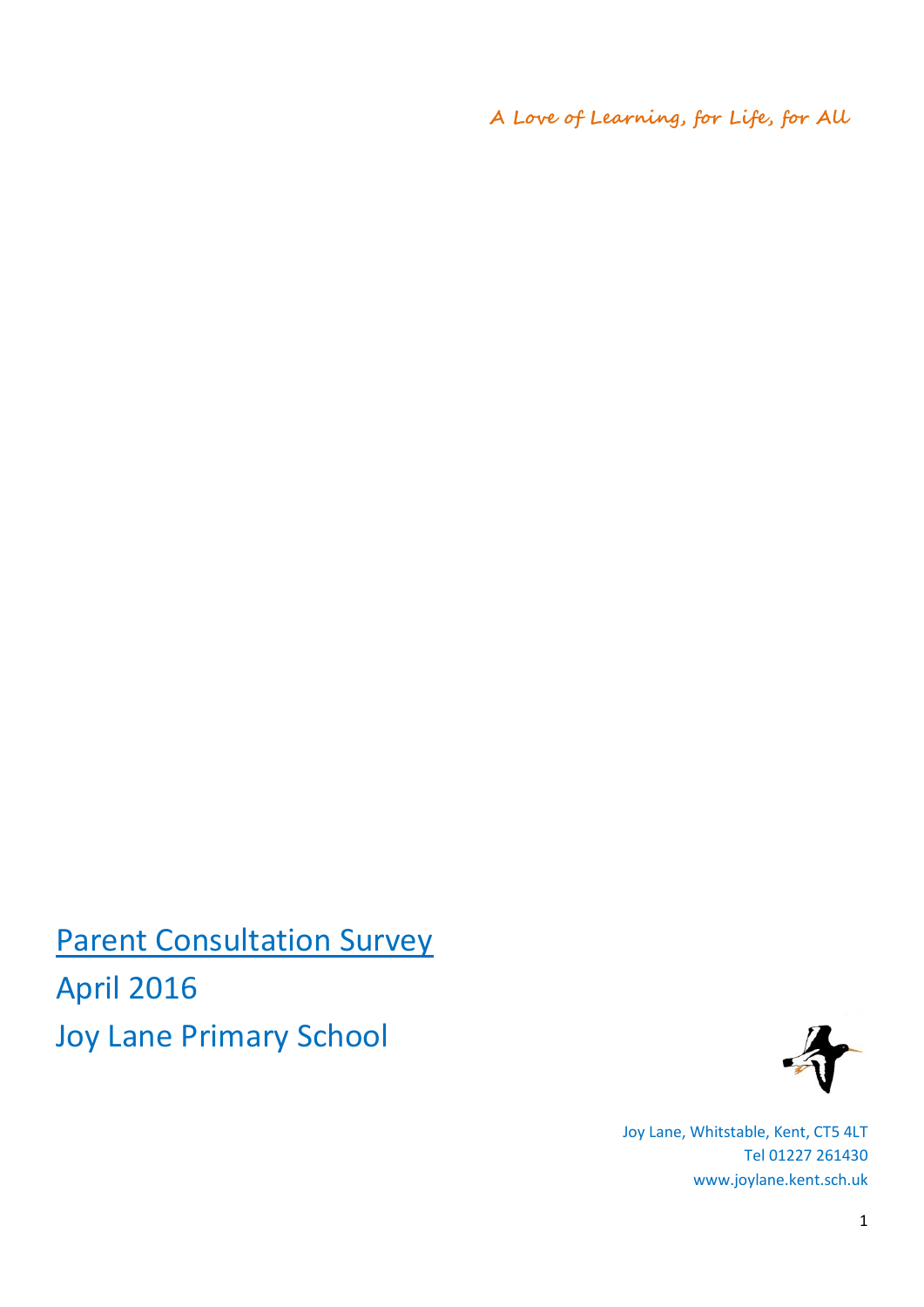# Overall Survey Results

137 parent families completed our survey.

| <b>Percentages</b>                                                       | Strongly Agree | Agree | Disagree | <b>Disagree</b><br>Strongly | Know<br>Don't |
|--------------------------------------------------------------------------|----------------|-------|----------|-----------------------------|---------------|
| My child is happy at this school                                         | 63%            | 35%   | 1%       | 1%                          | 0%            |
| My child feels safe at this school                                       | 72%            | 26%   | 0%       | 1%                          | 1%            |
| My child makes good progress at this school                              | 51%            | 43%   | 5%       | 0%                          | 1%            |
| My child is well looked after at this school                             | 64%            | 34%   | 1%       | 0%                          | 1%            |
| My child is taught well at his school                                    | 60%            | 38%   | 1%       | 0%                          | 1%            |
| My child receives appropriate homework for their age                     | 35%            | 51%   | 11%      | 1%                          | 2%            |
| This school ensures the pupils are well behaved                          | 50%            | 42%   | 1%       | 1%                          | 6%            |
| This school deals effectively with bullying                              | 31%            | 30%   | 4%       | 1%                          | 34%           |
| This school is well led and managed                                      | 48%            | 46%   | 1%       | 0%                          | 5%            |
| This school responds well to any concern I raise                         | 47%            | 40%   | 4%       | 0%                          | 9%            |
| I receive valuable information from the school about my child's progress | 36%            | 54%   | 9%       | 0%                          | 1%            |
| I would recommend this school to another parent                          | 64%            | 33%   | 1%       | 1%                          | 1%            |

## My Child is happy at this school

| Strongly Agree or Agree | Strongly Disagree or Disagree | ⊃on′†<br>: know |
|-------------------------|-------------------------------|-----------------|
| 98%                     | 2%                            | 0%              |

We are delighted that 98% of children are happy at school. We know it is important to our parents and carers that the children are happy, it is important to us too. We strongly believe happy children will develop a love of learning which will enhance their learning opportunities throughout their education. We have two family liaison officers (FLOS) who are available to talk to children and adults about any well-being issues on a regular basis. We assess the well-being of children on a daily basis but also use PASS analysis (Pupil Attitude To Self And School) twice a year to inform us on how children feel about their school experience. 94% of parents and carers who attended our well-being workshop in term 4 agreed or strongly agreed that this presentation was useful.

### My child feels safe at this school

| Agree or Agree<br>strongly | Strongly Disagree or Disagree            | . know<br>Don |
|----------------------------|------------------------------------------|---------------|
| 98%                        | 1%<br>$\sim$ $\sim$ $\sim$ $\sim$ $\sim$ | <b>170</b>    |

### My child is well looked after at this school

| strongly<br>' Agree or Agree | Strongly Disagree or Disagree | Jon't<br>know |
|------------------------------|-------------------------------|---------------|
| 98%                          | 1%                            | 1%            |

Child safety is of paramount importance to us and we are pleased that 99% of our community feel that the children are safe and well looked after. We recently commissioned an independent audit of our safeguarding procedures and are delighted to report that our systems were reported as robust. We will continue to review our procedures on a regular basis to ensure our children are safe and well looked after. As a reminder each Friday morning Mr Ashley Jones and Mrs Godden are available on a 'drop in' basis for you to discuss any safeguarding concerns or issues.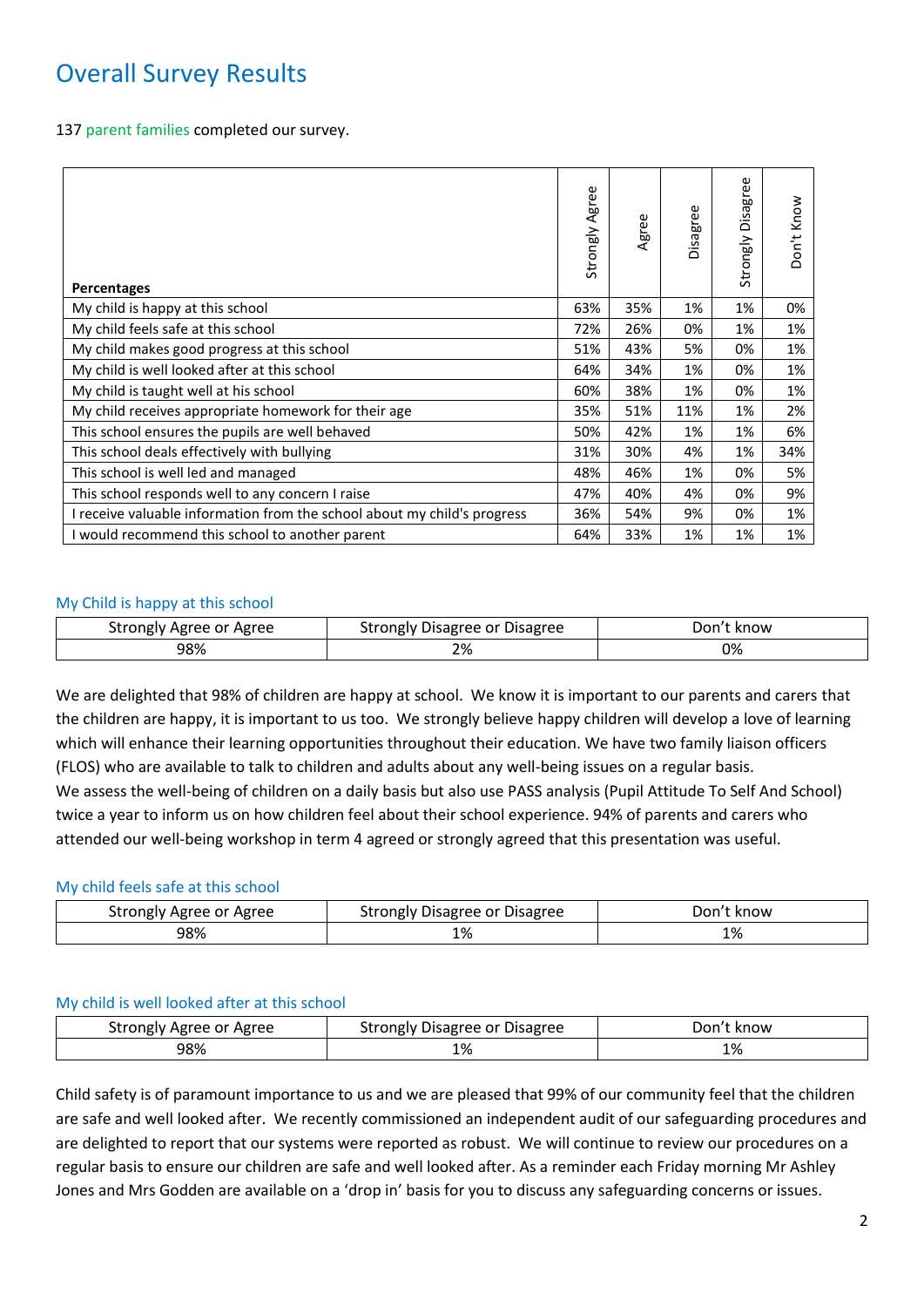| Strongly Agree or Agree                                                  | <b>Strongly Disagree or Disagree</b> | Don't know |
|--------------------------------------------------------------------------|--------------------------------------|------------|
| 94%                                                                      | 5%                                   | 1%         |
| My child is taught well at this school                                   |                                      |            |
| Strongly Agree or Agree                                                  | <b>Strongly Disagree or Disagree</b> | Don't know |
| 98%                                                                      | 1%                                   | 1%         |
| I receive valuable information from the school about my child's progress |                                      |            |
| Strongly Agree or Agree                                                  | <b>Strongly Disagree or Disagree</b> | Don't know |
| 89%                                                                      | 9%                                   | 1%         |

# My child makes good progress at this school

We are thrilled that so many parents appreciate the hard work and dedication of our outstanding teaching team. Parents have had the opportunity to attend an information session explaining the changes in the National Curriculum and the removal of levels and Joy Lane's response to this. Our presentation is available under the parent and curriculum tab on our school website. We are currently offer two formal consultation sessions with class teachers, sharing learning drop ins and a whole school 'Open Afternoon.' From September we hope to offer additional progress updates so that you are kept informed each term about your child's learning.

# My child receives appropriate homework for their age

| Agree<br>strongly<br>Agree<br>or | Disagree or<br><sup>-</sup> Disagree<br>strongly | Don<br>know |
|----------------------------------|--------------------------------------------------|-------------|
| 85%                              | 12%                                              | 3%          |

Reading, spelling and Key Facts in Maths continue to form part of our homework programme. The practice this gives the children is invaluable. We have introduced an on-line Maths homework programme this year designed to reinforce key elements from the lessons taking place at that time. We will evaluate the impact it has had at the end of the summer term and adjust accordingly. A few parents raised concerns about the quantity of homework for the younger children. The Senior Leadership Team, Early Years and Key Stage 1 team will discuss this over the coming weeks. As requested we have also ensured that there is an opportunity for children to complete homework at our After School Club, should they choose to. We also currently run homework clubs during school time for Year 4, 5 and 6.

# This school ensures the pupils are well behaved

| Strongly Agree or Agree | Disagree or Disagree<br>Strongly | Jon.<br>know |
|-------------------------|----------------------------------|--------------|
| 92%                     | 2%                               | 6%           |

### This school deals effectively with bullying

| ' Agree or Agree<br>strongly | Strongly Disagree or Disagree | .)on'<br>know |
|------------------------------|-------------------------------|---------------|
| 60%                          | ره -<br>コ ७०                  | 34%           |

We strive to ensure that the children are well behaved at all times as we strongly believe excellent behaviour promotes excellent learning. We encourage children to take responsibility for managing their own behaviour with our guidance. In our vision we expect children to be caring, friendly and respectful of others. Of the 34% of parents that responded 'don't know' to the question about whether the school deals effectively with bullying, most commented that they didn't know because they hadn't had any experience of bullying; which we think is a positive message.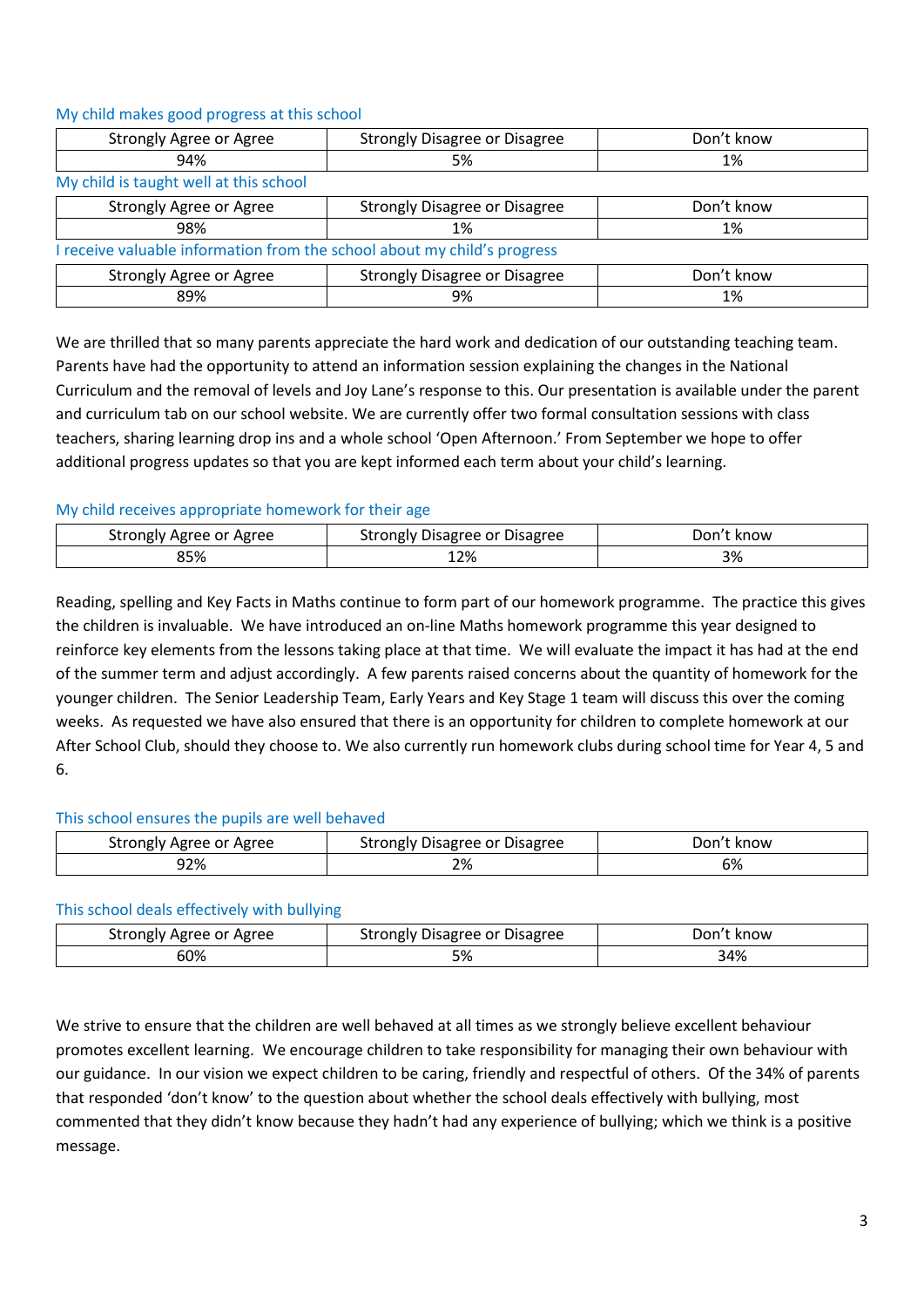This School is well led and managed

| Strongly Agree or Agree                           | <b>Strongly Disagree or Disagree</b> | Don't know |  |
|---------------------------------------------------|--------------------------------------|------------|--|
| 94%                                               | 1%                                   | 5%         |  |
| This school responds well to any concerns I raise |                                      |            |  |
| Strongly Agree or Agree                           | Strongly Disagree or Disagree        | Don't know |  |
| 86%                                               | 4%                                   | 9%         |  |

It is pleasing that so many parents feel the school is well lead and managed. During this year we have introduced two Assistant Heads and five Phase Leaders to strengthen the Leadership Team. We believe this has enhanced the consistency of good practice across all phases of the school. As the school grows we are keen to build capacity for leadership and ensure that we talent spot future leaders from within. We regularly have leaders from other local schools and prospective headteachers who undertake leadership projects within Joy Lane which challenges our current policies and procedures.

Last term we introduced 'drop- ins' for parents and carers to see our Family Liaison Officers and two members of the Senior Leadership Team should they wish to. This is proving successful and will continue to the end of this academic year when we will review this initiative. We strive to respond in a timely manner to any concerns raised by parents and will continue to look at ways to improve our leadership as the school enters its next exciting phase on the journey to outstanding.

### I would recommend this school to another parent

| Strongly Agree or Agree | Strongly Disagree or Disagree | Don't know |
|-------------------------|-------------------------------|------------|
| 98%                     | 2%                            | 1%         |

We are overjoyed that so many of our parents would recommend Joy Lane Primary School to another parent. We have had our highest number of applications for reception school places in September 2016. We always try to discuss any concerns or unhappiness with our systems and procedures and believe that issues can be resolved so that children and parents thrive in a positive learning environment.

We believe the survey results and positive comments endorse what we do for the children and these comments subsequently spur us on to continue to develop and improve. It is our vision to create a love of learning, for life, for all and we are delighted that Joy Lane is a school of choice in Whitstable.

# Parent and carer responses to comment sections:

Thank you so much for all the positive comments about your child's experiences at Joy Lane Primary School. We endeavour to support and encourage all children's learning by being positive role models, providing stimulating learning opportunities and having high expectations and aspirations.

### Communication

The majority of parents expressed a preference for communication by email. We will, of course, continue to send paper copies of letters to parents and carers that request them. We are considering other methods of communication, such as Facebook, and will keep you informed of anything we decide to introduce or trial. We have considered giving parents a direct email to their child's teacher but have decided against this. We believe that the teachers focus must remain with the children in the classroom. If you wish to communicate with a teacher by email, please email the school office on [office@joylane.kent.sch.uk](mailto:office@joylane.kent.sch.uk) and any message will be passed on to the relevant person.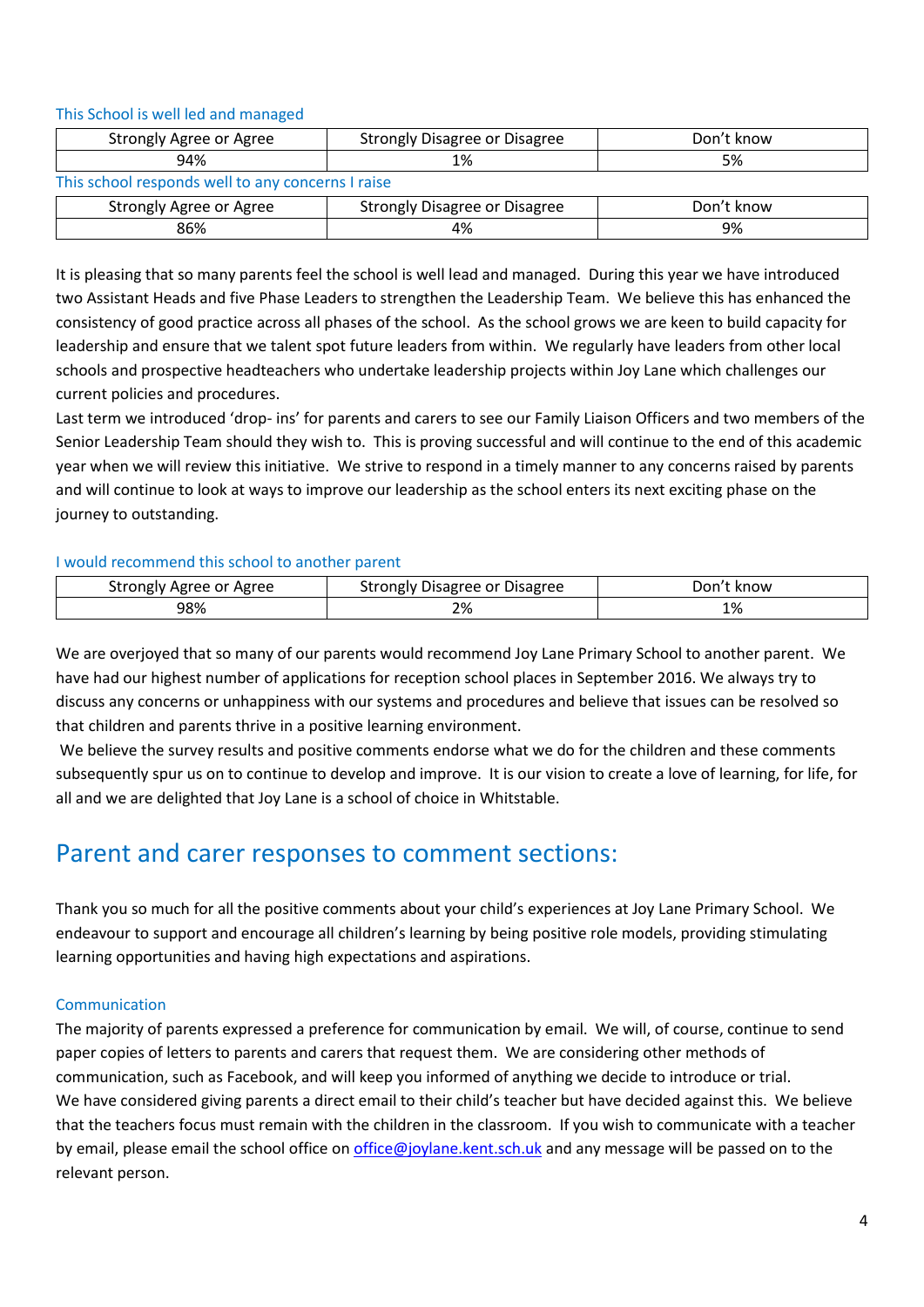We are currently looking at starting a school Facebook page which would include a diary/calendar. If our research shows this is a plausible option which will benefit our community, we will advise you.

Some parents have asked for more notice of events. We believe we have improved in this area and continue to strive to improve further. Our Senior Leadership Team is meeting next month to start looking at the diary for the year ahead. We will plan the dates for as many events as possible and early in the new academic year share this information with you.

The improvements we have made in communicating with parents and carers has been acknowledged, thank you. We continue to look at this area and to consider different ways that we can keep you informed. Teachers are always available at the end of the school day for a quick chat or an appointment can be made if you need a more private or lengthy meeting. We have introduced 'drop ins' as mentioned earlier and have already planned regular classroom 'drop ins' for parents so that you can share your child's learning on a more regular basis.

Next year we are going to introduce a reward system called Dojo's. This is an on line system which will allow you to see what rewards your child has achieved and will allow your child's teacher to communicate with you as an individual and with all the parents of that class. Over time we are hopeful that teachers will be able to write a running blog, keeping you fully appraised of what they are doing in class that week. We are hoping this will keep you up to date without inundating you with emails or adding to the teacher's work load too much.

## Nutrition

We have been asked about healthier options for breakfast at our Breakfast Club. We have appointed a member of staff to take the lead in the Breakfast Club and she is looking at the available food options and the range of activities provided for the children. Improvements will be implemented over the coming weeks.

We introduced a new lunch menu last term and will be introducing another next term. It is our aim to offer the children a wide variety of healthy, nutritious meals and always encourage parents and carers to give children healthy snacks for breaktime. We always offer salad and fruit in addition to hot meals and vegetarian dishes. We talk about healthy eating in our PSHE programme and actively encourage the children to make healthy choices.

All of our catering staff undertake regular training, including food allergy training.

A suggestion was made that the children don't bring in cake or sweets to celebrate their birthdays with their classmates. This is something we will consider and discuss further before any changes are implemented.

### **Curriculum**

In line with the New Curriculum we are looking at all the subjects we teach, including ICT and computing, to ensure that our children have an interesting and broad learning journey through the school. We will continue to review all subjects and introduce new topics as appropriate. We follow the Kent County Council RE syllabus which includes information about many religions. Our School Council and Eco-Reps meet regularly to discuss current issues and 'Pupil Voice' always feeds into the development and future direction of the school. We are currently conducting an impact assessment of how pupil voice works in partnership with school leaders and how the children's opinions and ideas can shape our policy. The pupils have recently represented Joy Lane at a School Council Meeting in Herne Bay.

A great deal of research has been carried out regarding teaching children to write. The latest research favours teaching children cursive handwriting. This style of writing has been shown to allow a more free flowing style which has, in turn, encouraged children to write more as they are able to write more speedily and with less effort. If you would like an example of how each letter is formed, please ask your child's teacher.

We will organise parent information sharing events and workshops whenever we feel necessary and will repeat 'old favourites' to allow our parents to stay informed.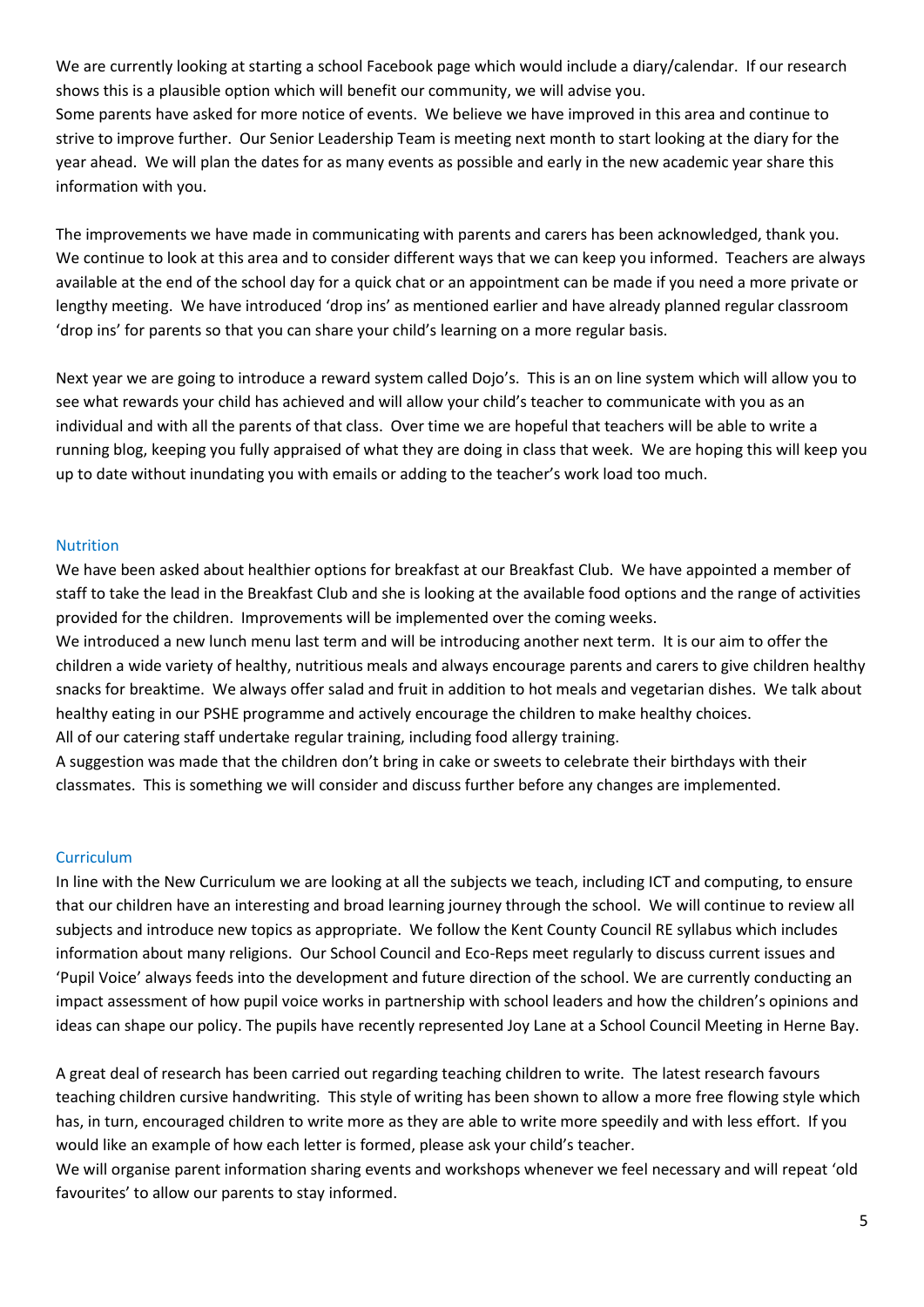### Homework

Completion of homework does have a significant impact on a child's progress, especially in reading. Some parents have asked us to reduce the quantity of homework for the younger children. As explained earlier we will be discussing this as we are conscious of ensuring a balance between quality home life and homework, we will update you as discussions progress.

Some parents have expressed a dislike of the homework wheel, others say they like it! If you have concerns about completion of homework from the wheel, please see your child's class teacher to discuss further as there is always a solution to a problem. We are currently researching programmes that offer English homework online, similar to the Maths programme we are currently using. If the review of the Maths programme is positive we may introduce an English version next year.

### Our Site

Many of you have asked if the pathway by the swimming pool can be widened. You have also asked for improved parking, a school bus, a lollypop Lady in Valkyrie Avenue and better playground facilities. Unfortunately we are unable to provide a school bus or a lollypop lady or enforce parking controls on the public roads. We do, however, have plans to broaden the pathway around the pool area and improve the playground facilities as part of our expansion plans. We are hoping to ease the parking pressure on the road by operating a one way system through the school grounds incorporating a drop off zone. The outline plans for the expansion indicate that work will begin on the school driveway and car park very early in the project so hopefully these benefits will be felt sooner rather than later. Lighting of external spaces will be addressed as each area is completed. The architects and designers have also been very conservative regarding the spread of the new building; very little of the outside space will be lost and the playground areas will be enhanced.

Some parents have asked us to consider alternative ways for parents collecting children from Year 3 and above. We are currently looking at the logistics of alternatives without compromising safety. We will let you know as soon as we have any alternative idea.

We will keep you fully informed regarding the school's expansion plans and how they will affect the school's day to day business as they become clearer. Meetings are taking place on a very regular basis with the school, Kent County Council representatives and various contractors and service providers, and as decisions are made and plans implemented you will be advised. There will, inevitably, be some disruption, but we will keep this to an absolute minimum. Please be assured that the children's safety will be paramount at all times.

Schools becoming academies is once again in the press. Our Governing Body is looking at the implications of this change and the various routes open to schools like ours. You will have recently received the proposed plans for Joy Lane and the intention to become part of a co-operative trust. We are currently in the middle of the consultation process.

#### Workshops for Parents

We have been asked about running workshops in the evenings for working parents. We have done this in the past and will offer this again. We have recently held a wellbeing workshop in which we discussed our safeguarding procedures and pastoral support programmes. We have also run workshops in maths and phonics. We are planning to run a programme of workshops in the new academic year covering a range of topics for parents. When planning the programme we will bear in mind your requests for a repeat of our Wellbeing workshop, maths and helping with homework. We are always open to any further suggestions for future workshops or sessions.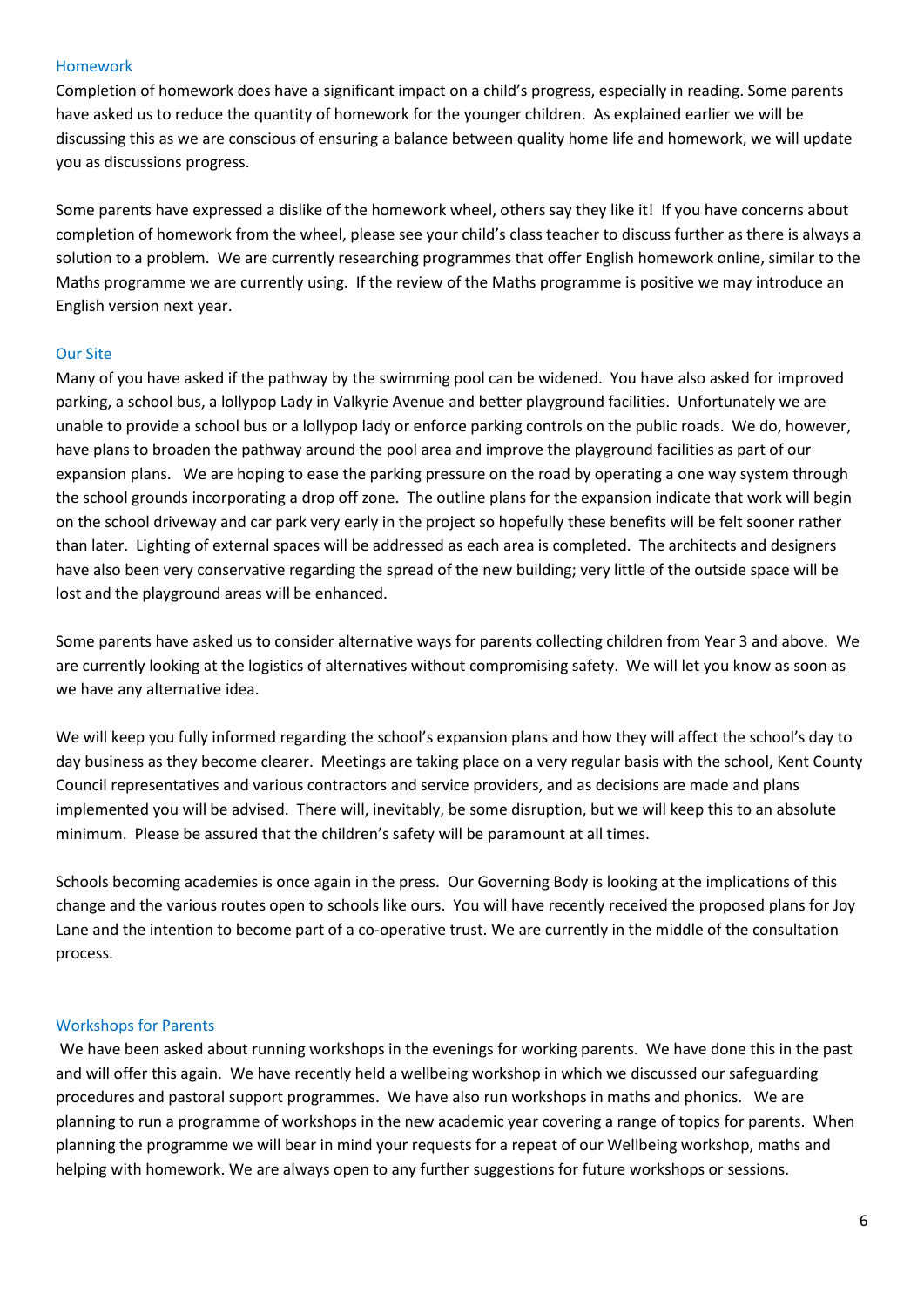### Other matters

A couple of people expressed concerns about bullying and unkind comments amongst a small number of children. Please be assured that we take bullying very seriously. We talk about bullying; what it is and how it can impact on children, in class discussions, in whole school assemblies and through our Behaviour and Discipline policy. If anyone has any concerns , however small, please see you child's teacher or drop in to see Mrs Elton or Mrs Allen any morning, or Mr Ashley-Jones or Mrs Godden on a Friday morning.

It is the parent's choice whether a child is entered for the Kent Test. 31 of our pupils were entered this year and 39% were found to be appropriate for a grammar school placement. Coaching and teaching children at school specifically for the Kent Test is not permitted. We teach all children a rounded curriculum, not just test specific subjects, as we believe this leads to a better education overall.

Asking parents for money will always be a controversial area. Some parents are keen for their children to experience as many different opportunities as possible and are happy to contribute financially to enable us to do this, others feel less able to contribute. We understand both sides of this argument and try to structure our extra-curricular opportunities so all can enjoy. We do ask for financial contributions towards some trips and we and The Friends of Joy Lane heavily subsidise trips and events. We also encourage teachers to fund raise within their classes or year groups. As you are all aware the government is cutting budgets year on year, so the only way to allow trips and events to continue is to ask for a contribution. We have now got our own minibus which has reduced the cost of some trips; the running cost of the minibus being lower than hiring a coach or minibus. We will continue to evaluate all trips and events to ensure they offer good value for money and a worthwhile and enjoyable experience for the children.

We are extremely lucky to have our own swimming pool and feel that, living so close to the sea, learning to swim is an essential life skill. Unfortunately the swimming pool costs a lot to run. We recoup some costs by hiring the pool out for private lessons but cannot recoup all the costs and as such we ask parents to contribute toward the cost of the lessons the children receive. We hire an excellent swimming coach and we believe the standard of the lessons the children receive is outstanding so please keep contributing to the cost of the lessons. Unfortunately timetable restrictions mean we cannot offer more lessons than we do now however it is our intention to continue offering swimming lessons 3 terms out of 6 for years 1-6 and for two terms for reception. If a family is suffering genuine hardship please come and talk to a member of staff to see if there is any financial assistance that can be offered.

Some events have to have a limited number of places offered for practical or health and safety reasons. There seems no fair way to do this other than to offer the places on a first come first served basis. We limit the number of seats for each family so that as many families can come as possible and if there are places available at the end, these are offered out for additional family members.

We have been asked to extend the After School Club beyond 5.30pm. Unfortunately we are unable to do this at the present time. We open our doors to children from 7.30am in the Breakfast Club and close them at 5.30pm with the After School Club. We staff both clubs with existing members of staff to ensure the children have a familiar face to greet and care for them. The staff are also aware of events and topics being covered in school at the time so can help children prepare or help with homework. We have considered using an outside company to run the clubs but feel that we can offer a more personal service keeping it in house. We don't offer a 'tea' at After School Club however, it is something we will consider in the future. We do offer a range of snacks. We are currently looking at the opportunities offered to the children and we are planning a regular cooking activity.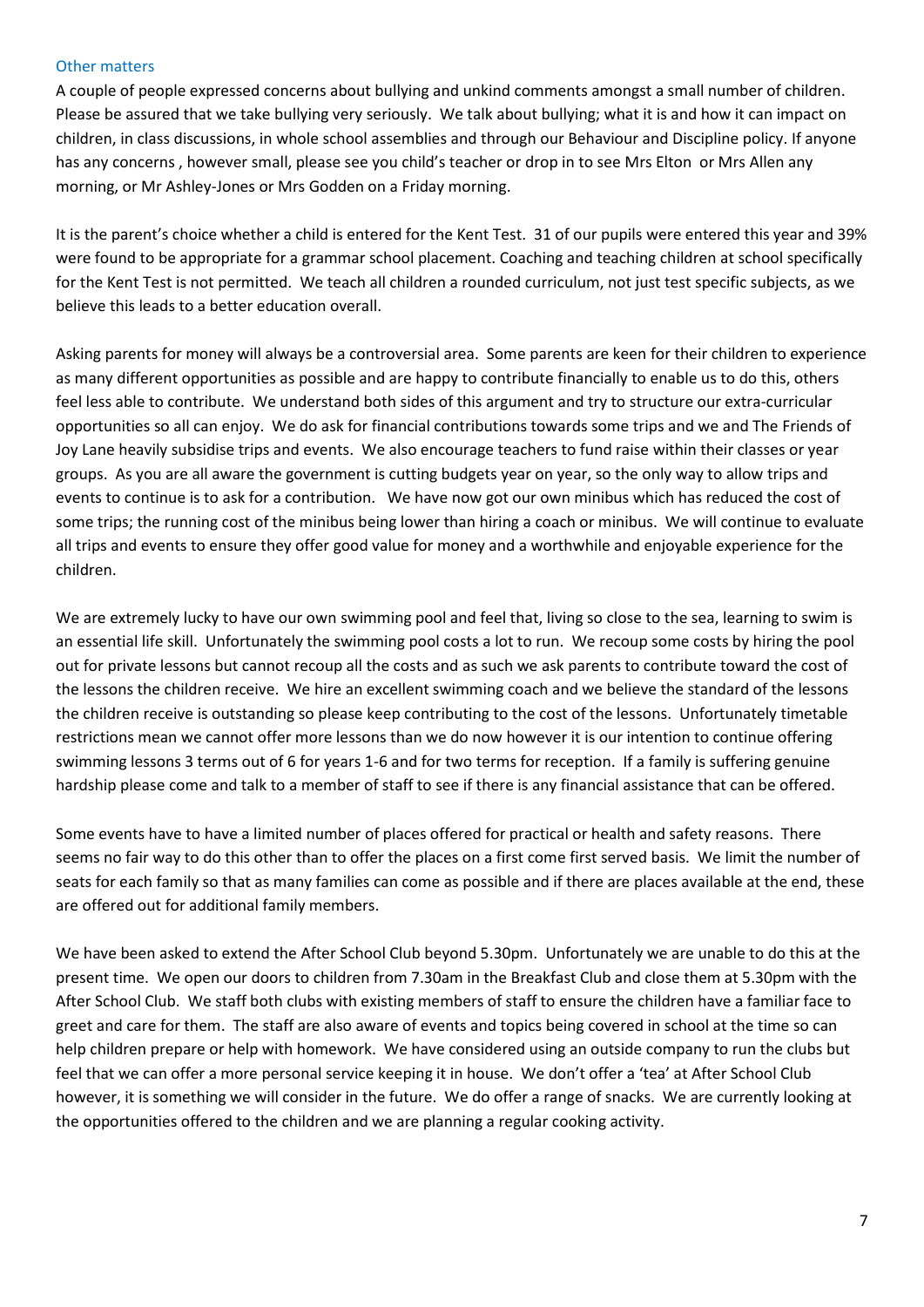One parent commented that one of the classrooms is small and crowded. Unfortunately not all of our classrooms are the same size. When planning for the next academic year we take this into account when allocating children to their next class and ensure a smaller class is put in the smaller room. We are very limited for space currently but this situation should be remedied as soon as the expansion plan is complete. We will also benefit from an all-weather, multi-purpose sports area. This will enable all year groups to take part in more sports all year round, including reception.

We believe our school uniform promotes a sense of community amongst the children and all children must follow our uniform guidelines. Occasionally, for a variety of reasons, a child may not be in full uniform, each case is assessed on its own merits and corrected at the earliest opportunity. We do not believe a child should miss a day of education because of a uniform malfunction!

This year we decided to split our parent consultations into two groups following comments about how busy, noisy and crowded it was last time. A few parents have had the inconvenience of having to attend on two different days however the majority have said they much prefer it this way. We have been asked about more frequent opportunities to find out about how children are progressing. We have decided to add parent 'drop ins' to the annual diary, as well as parent consultation evenings, enabling you to see how your child is progressing throughout the year. If you are concerned about your child's progress you can always see their teacher at the end of the day or make an appointment to see them or speak to them on the phone at a more convenient time.

We are extremely lucky to have such a wide range of very talented staff at Joy Lane. Last summer we held our 'Lounge on the Field' music spectacular. Parents were all welcomed and came to socialise and enjoy the music. We have recently held a similar extravaganza 'Light up the Hall'. We will continue to arrange events showcasing the extraordinary talents of our pupils and staff. The Friends of Joy Lane also organise a variety of fundraising events throughout the year, enabling parents to meet one another and raise money at the same time.

At the end of each academic year we reorganise the classes for the next academic year. We take a number of things into account including friendship groups. We ensure there is a good spread of ability in all classes and that children are in good learning partnerships rather than just friendship groups. All classes in each year group have playtime together so children can socialise with those in the other classes if they choose to.

# Thank you!

We would like to thank those of you that completed our survey and thank you for your comments. There were so many positive comments and thank you also for the hard work and dedication of the staff; this really is appreciated. We do read everything you write and have tried to answer the majority of your questions and queries in this response. If you would like to discuss any of the matters raised, or anything else, please let us know and we will arrange a mutually convenient time. You are all valued members of the Joy Lane community and your opinion matters to us.

A few quotes from parents and carers in praise of Joy Lane Primary School:

'Joy Lane is well managed with children at the heart of all activities'

'Good community feel and a very safe environment'